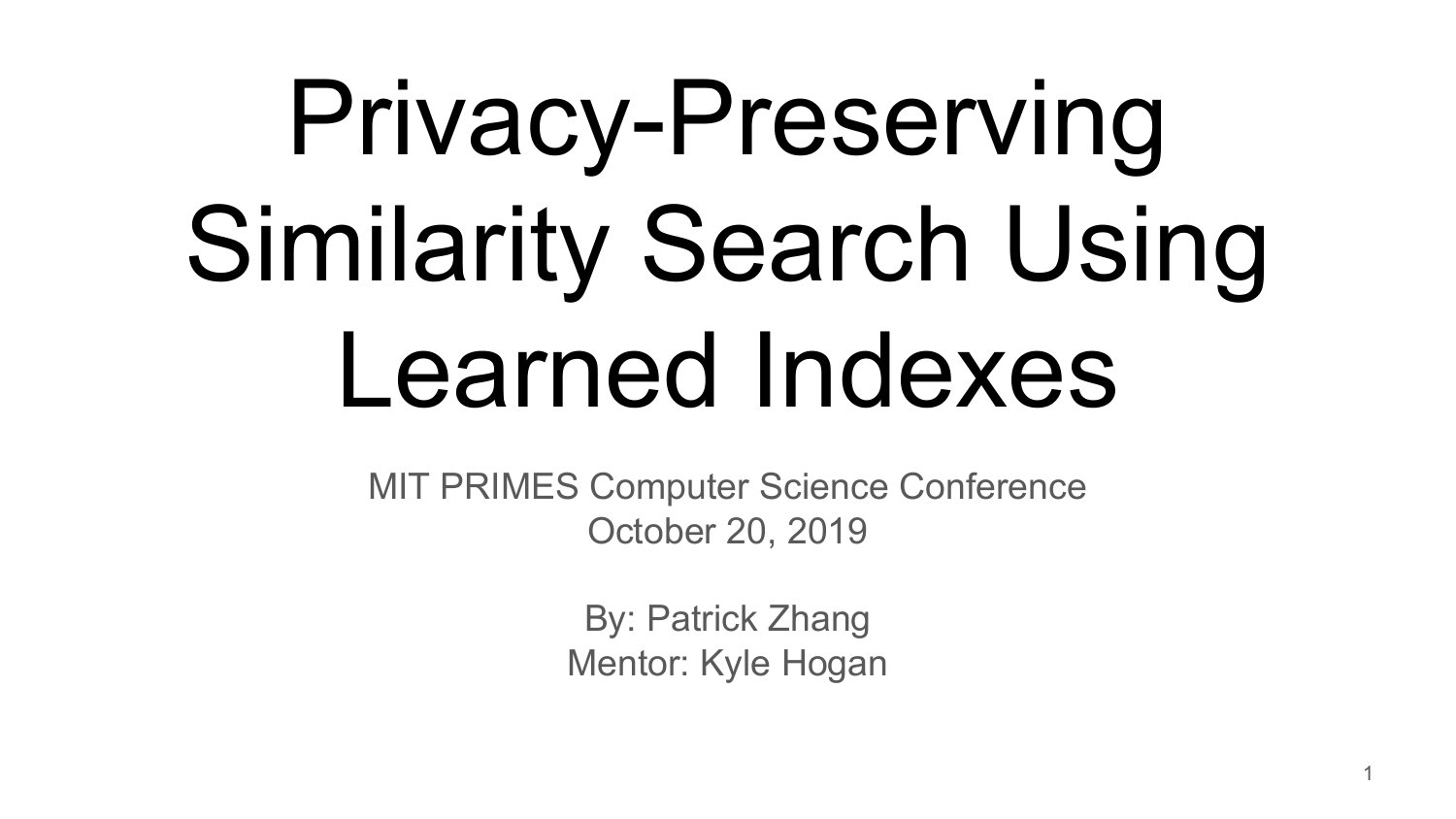# Similarity Search

- matches *items* with similar *features* to the same user *profile*
	- each *item* has a *feature vector*  a vector of numbers determining certain qualities

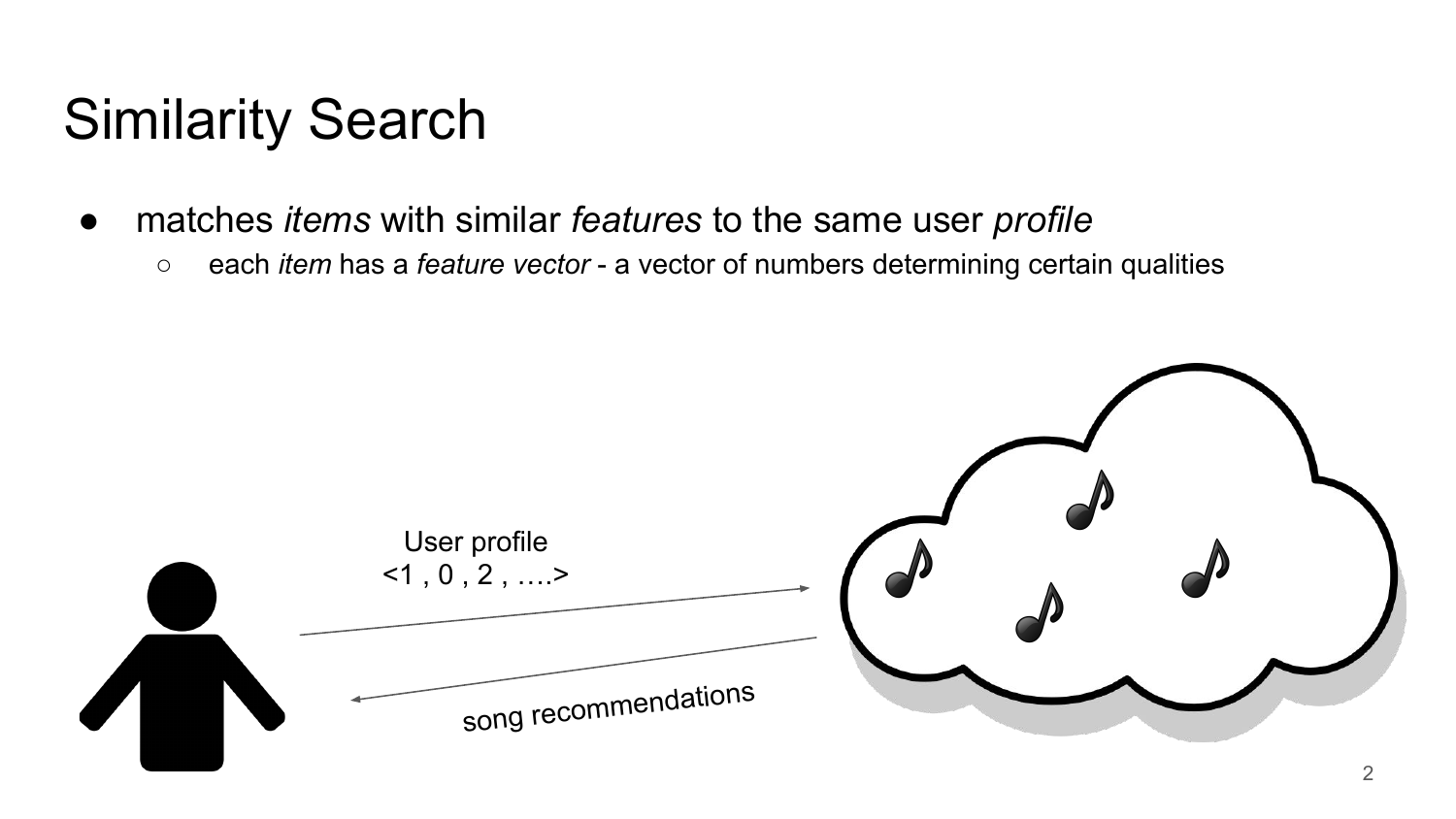# Similarity Search

- Often used for online sites (e-commerce)
	- spotify
	- netflix
	- amazon

Examples of feature vectors for songs:

|        | Year | Is pop (genre) | Is jazz (genre) | length (seconds) |
|--------|------|----------------|-----------------|------------------|
| Song 1 | 2000 | 1 (yes)        | $0$ (yes)       | 120              |
| Song 2 | 2010 | 0(no)          | 1 (yes)         | 200              |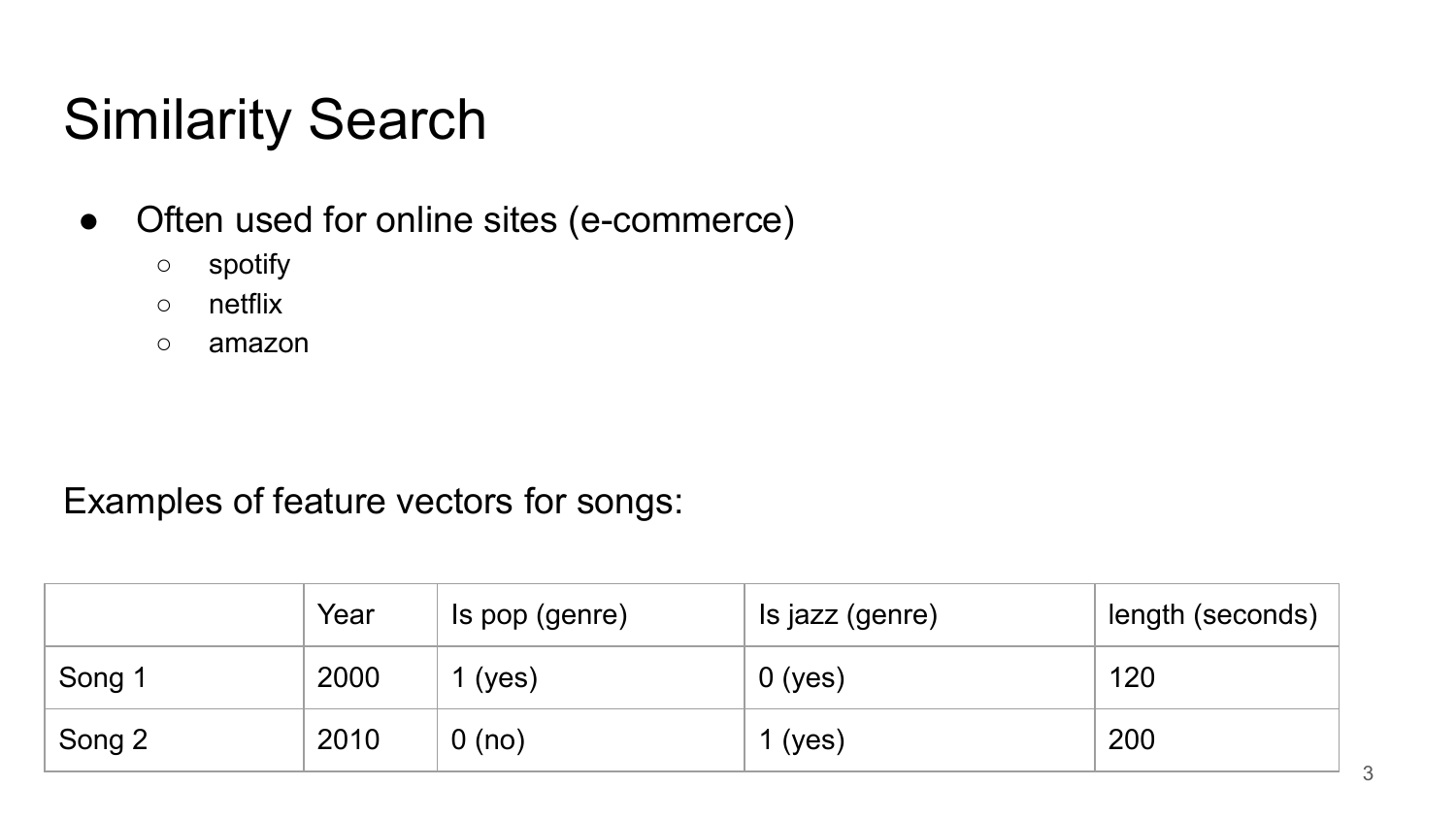# Why make it private?

- **Scenario** 
	- Client wants to get k song recommendations from Server, to match his profile
	- Both the Client and Server want privacy
		- Client doesn't want the Server to know the profile (can contain very personal information)
		- Server doesn't want the Client to learn the model that gives the song recommendations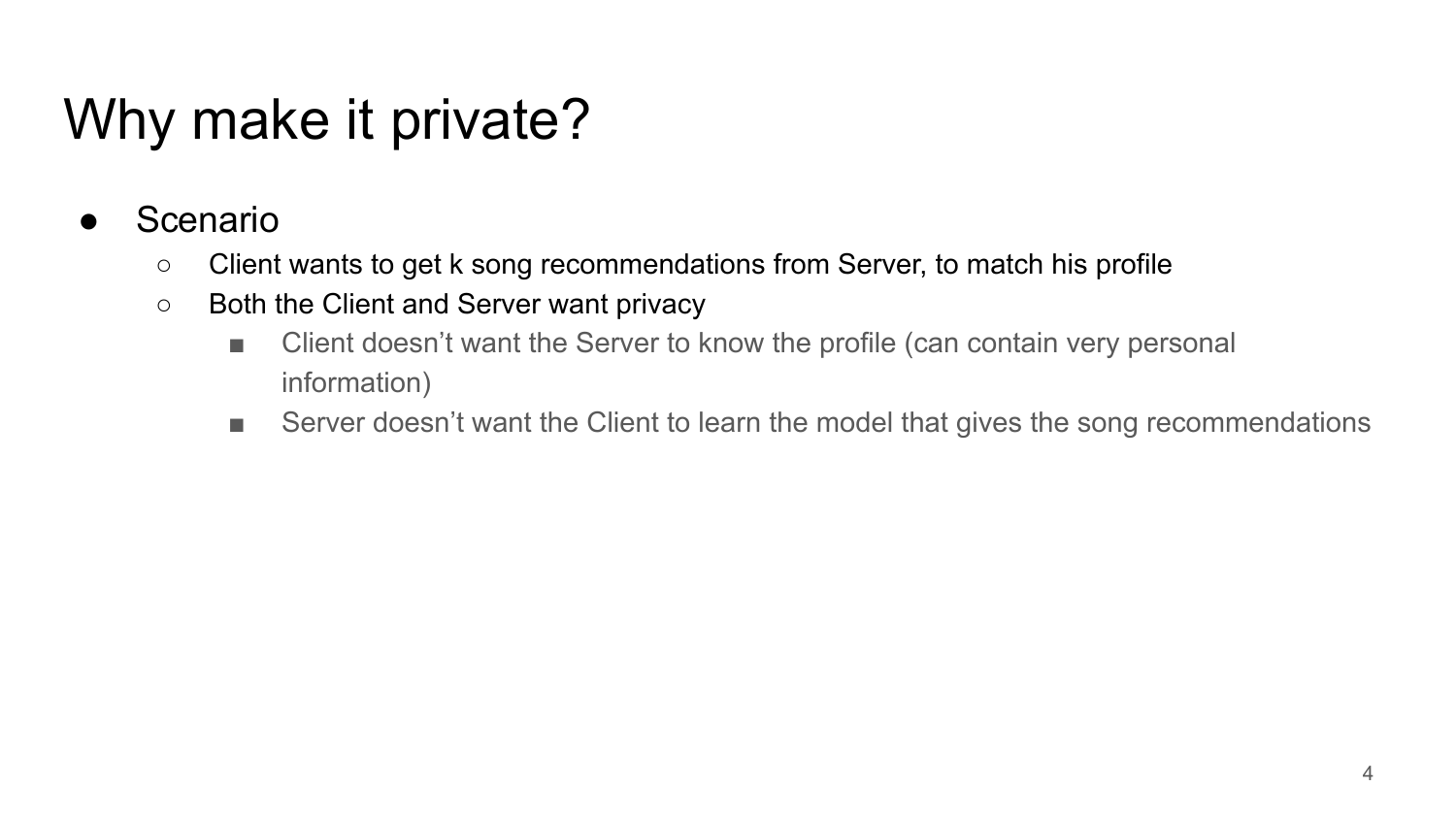# Similarity Search Algorithm

- Each *feature vector* is a point on d-dimensional space where d is the size of a vector
	- $\circ$  Feature vector of song 1: <2000,1,0,120> has 4 dimensions
- $k$ -nearest neighbors = k closest points to a single point
- Higher dimensions make it harder!
	- Map the points of d-dimensions to a 1 dimension using a Hilbert curve
	- Hilbert curve a single space-filling line through d-dimensions that guarantees that if 2 points are close in 1 dimension, they will be close in d dimensions

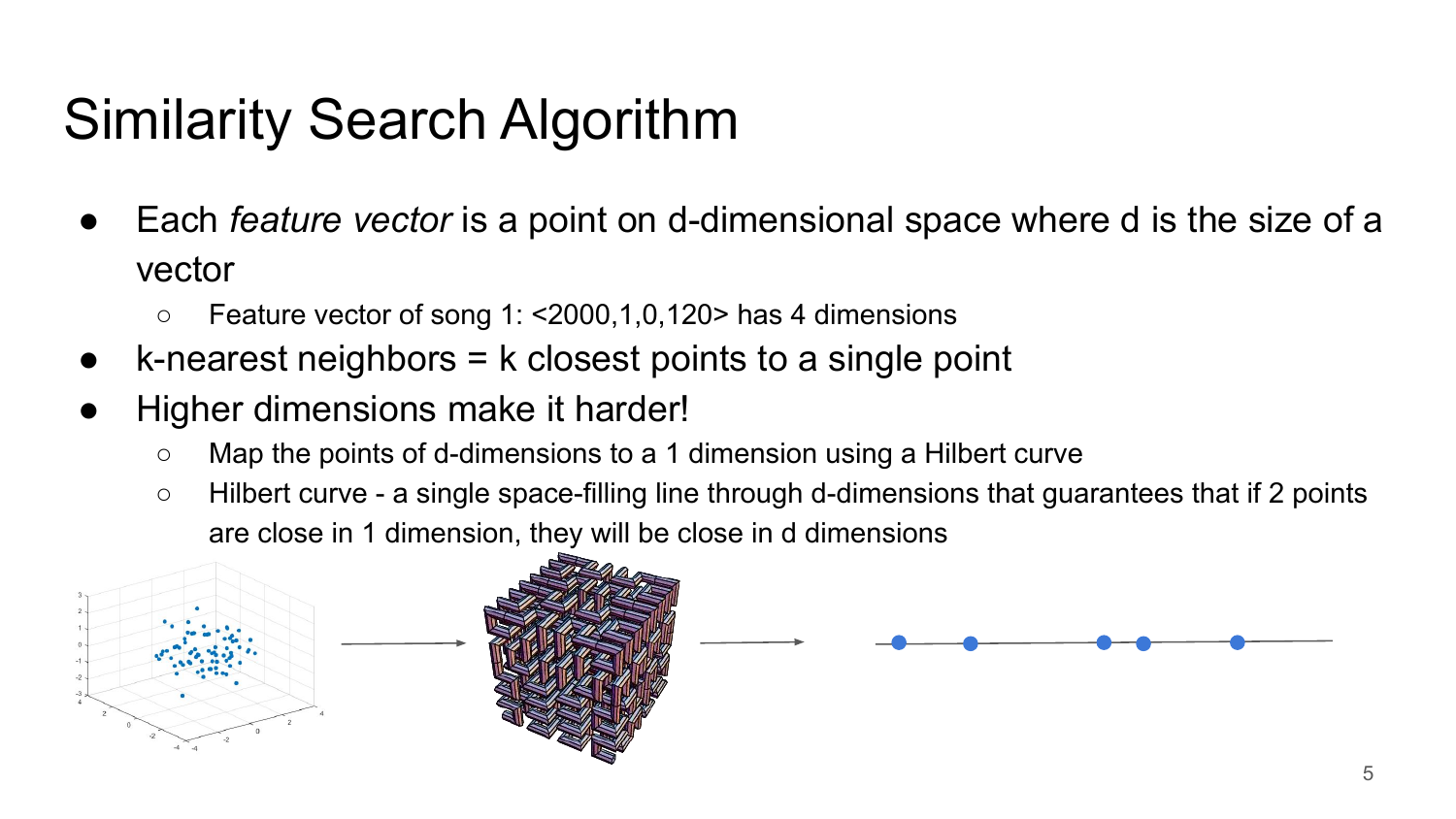# Similarity Search Algorithm

- All the items are on a single "sorted" array
	- <Song 1 (10 units) , Song 3 (100 units), Song 5 (101 units), ..........>

● How can we find the index (location) of an item in the sorted vector privately?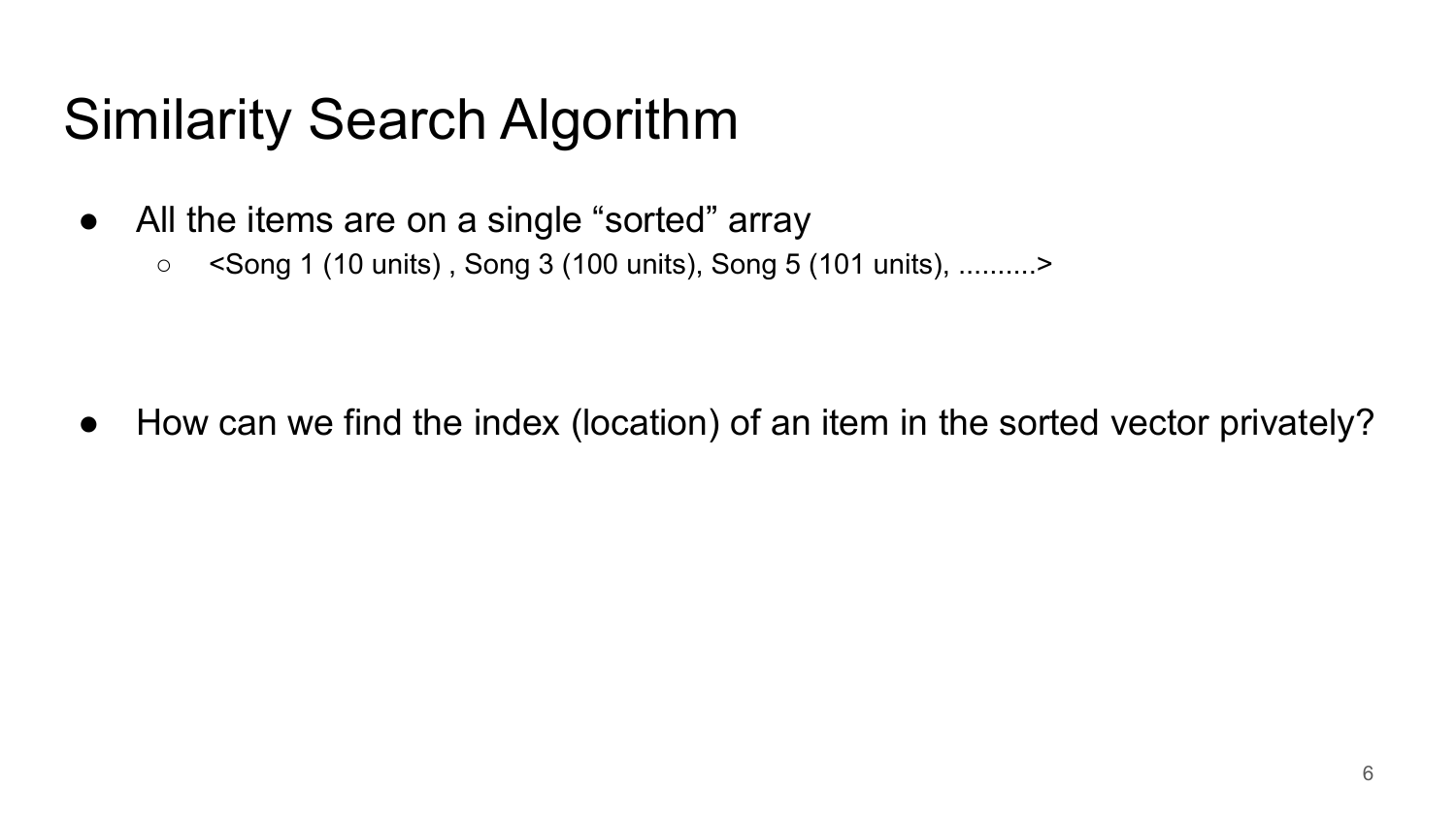## What are Learned Index Structures

- Data structures to query information
	- we want to find the index of an item in an array

- How are these different from traditional index structures (i.e. Binary Trees)
	- they utilize the patterns in the data for an APPROXIMATE search that is more efficient in terms speed and memory

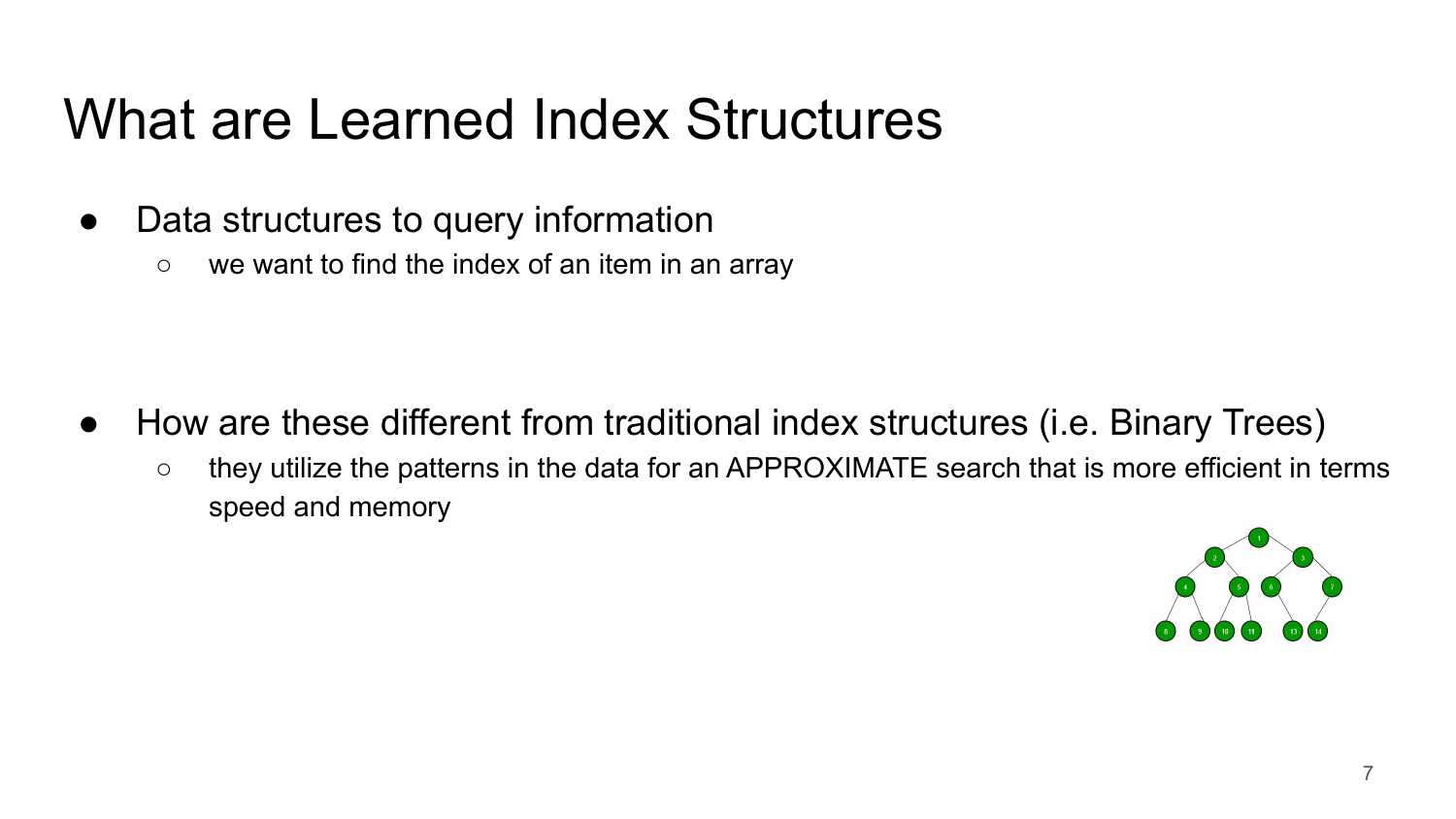#### Creating a Learned Index Structure

- want to approximate the position of a key in a sorted array
	- equivalent to approximating the CDF (cumulative distribution function (CDF)

- $\circ$  x axis = distance
- $\circ$  y axis = index

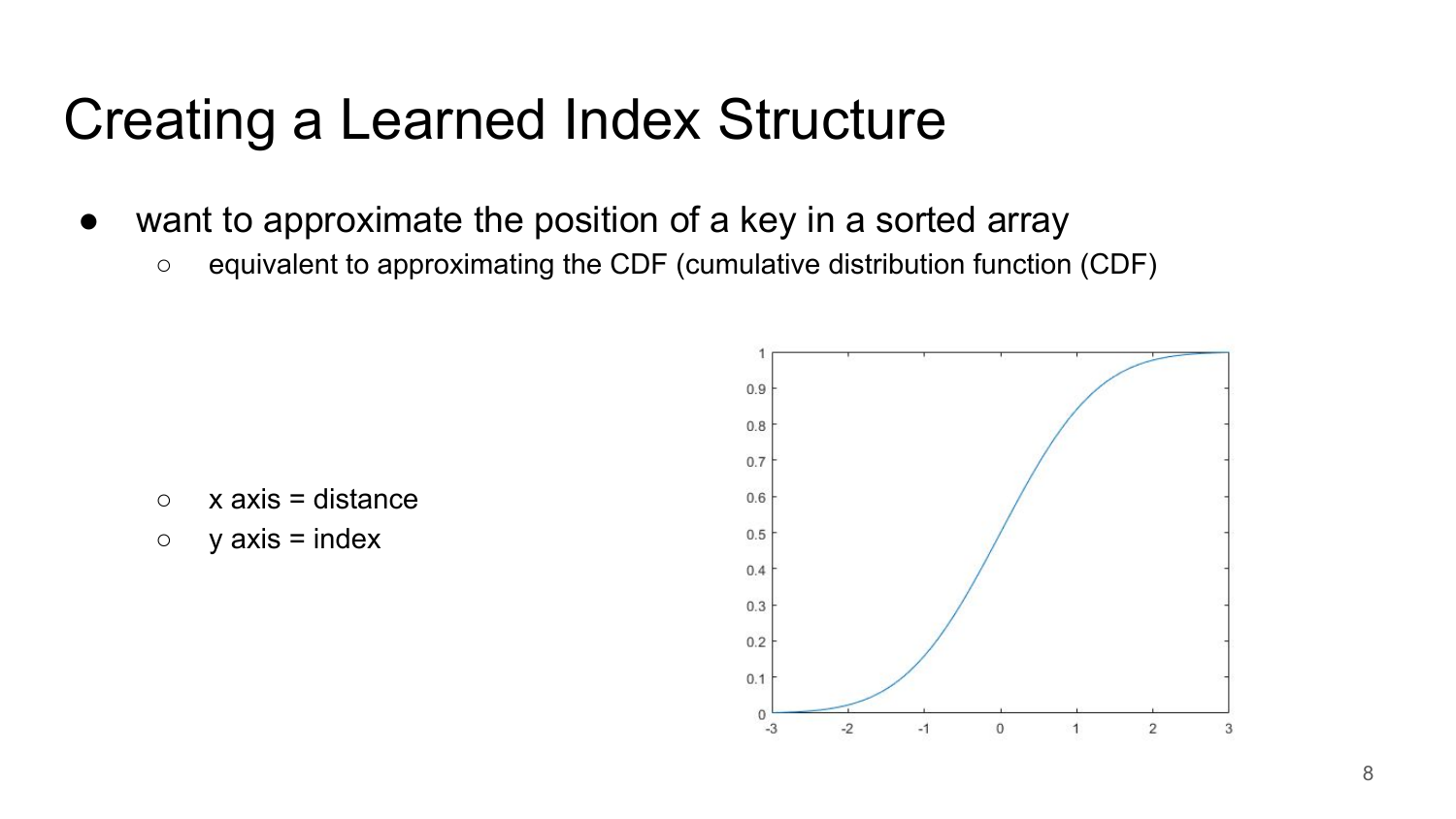#### Creating a Learned Index Structure

- use linear regression
	- $\circ$  find a line of best fit, x axis is the distance, y value is the position
	- however, there could be too much error
		- the result gives you a bin instead



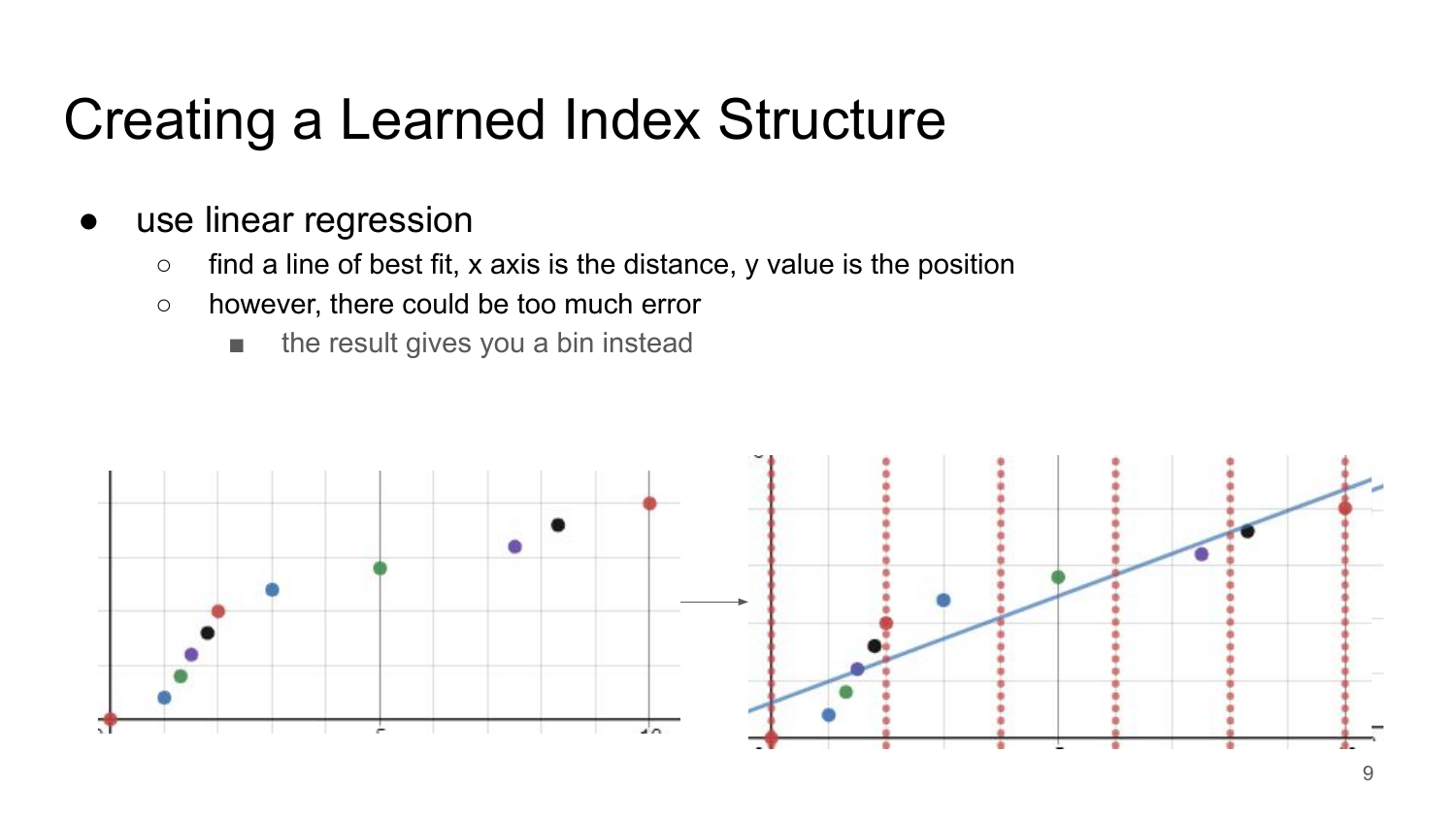#### Creating a Learned Index Structure

- within each bin, you find another line of best fit to find the approximate index
- each set of bins is a *layer*, each bin is represented by the equation of a line: y=mx+b

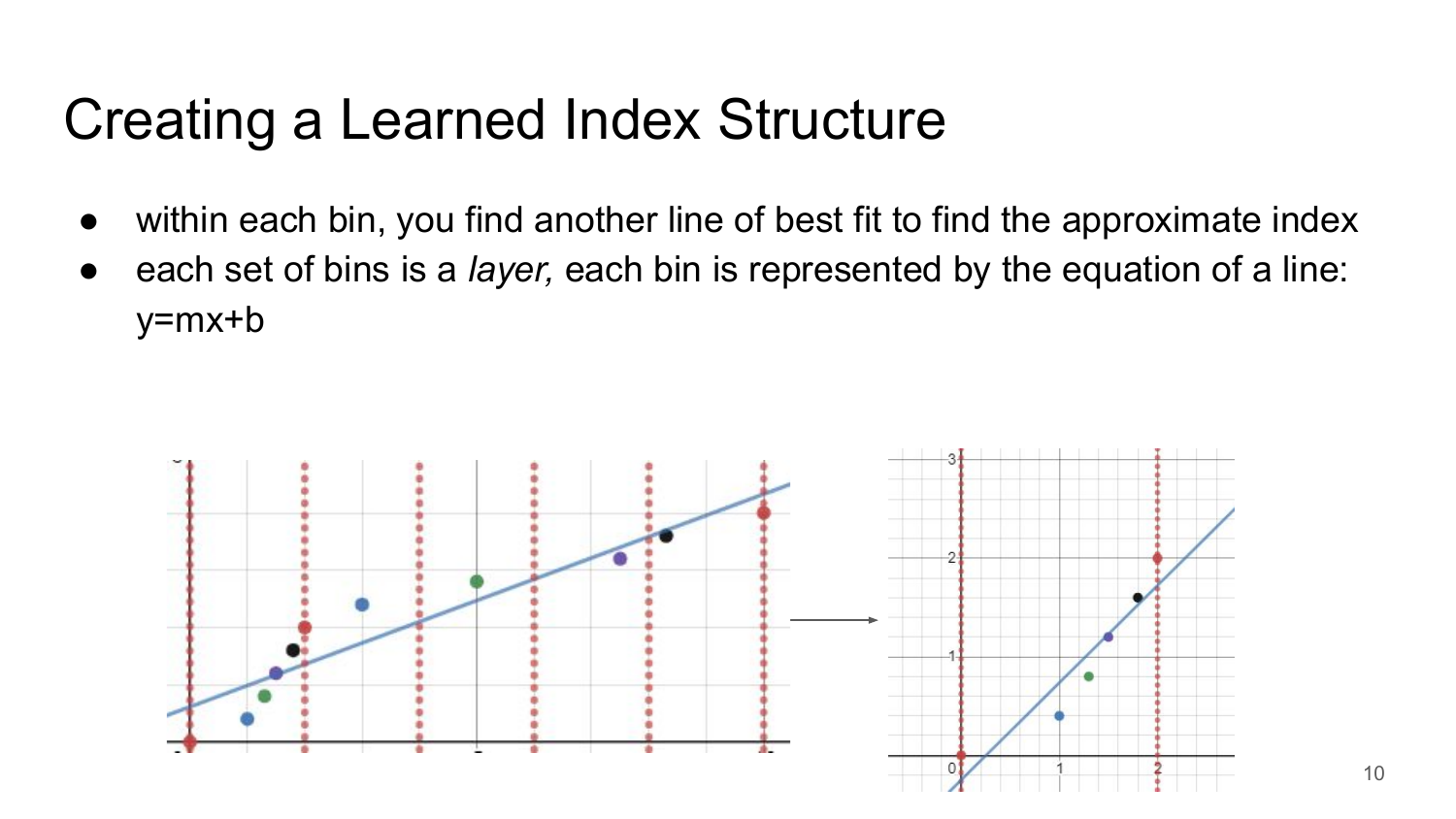#### More layers = more bins = more accurate!



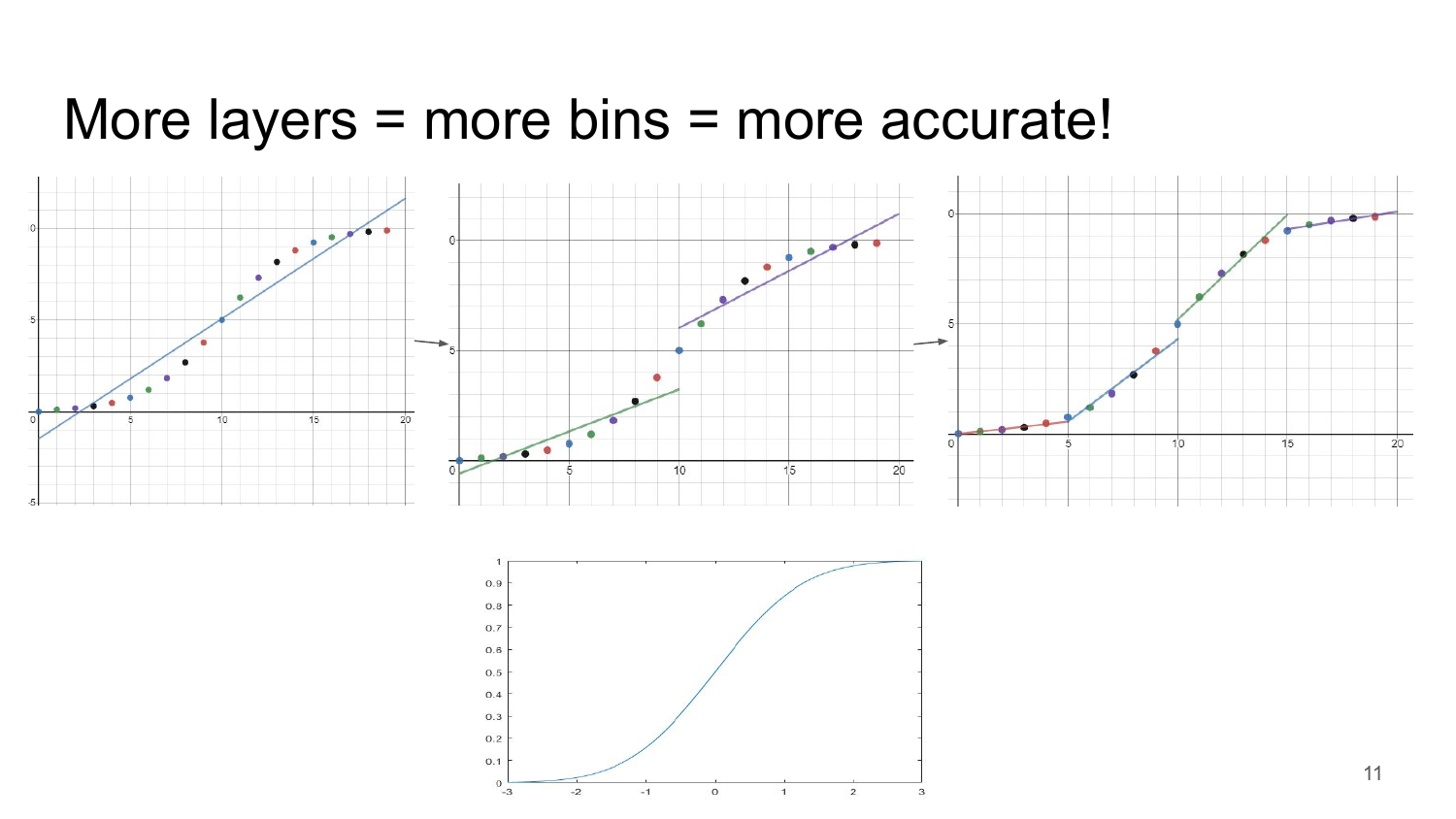Client computes and encrypts Hilbert distance for profile [Hv] =

\*[] means encrypted

using somewhat homomorphic encryption (+ and \* work under encryption i.e [x]\*[y]=[xy])

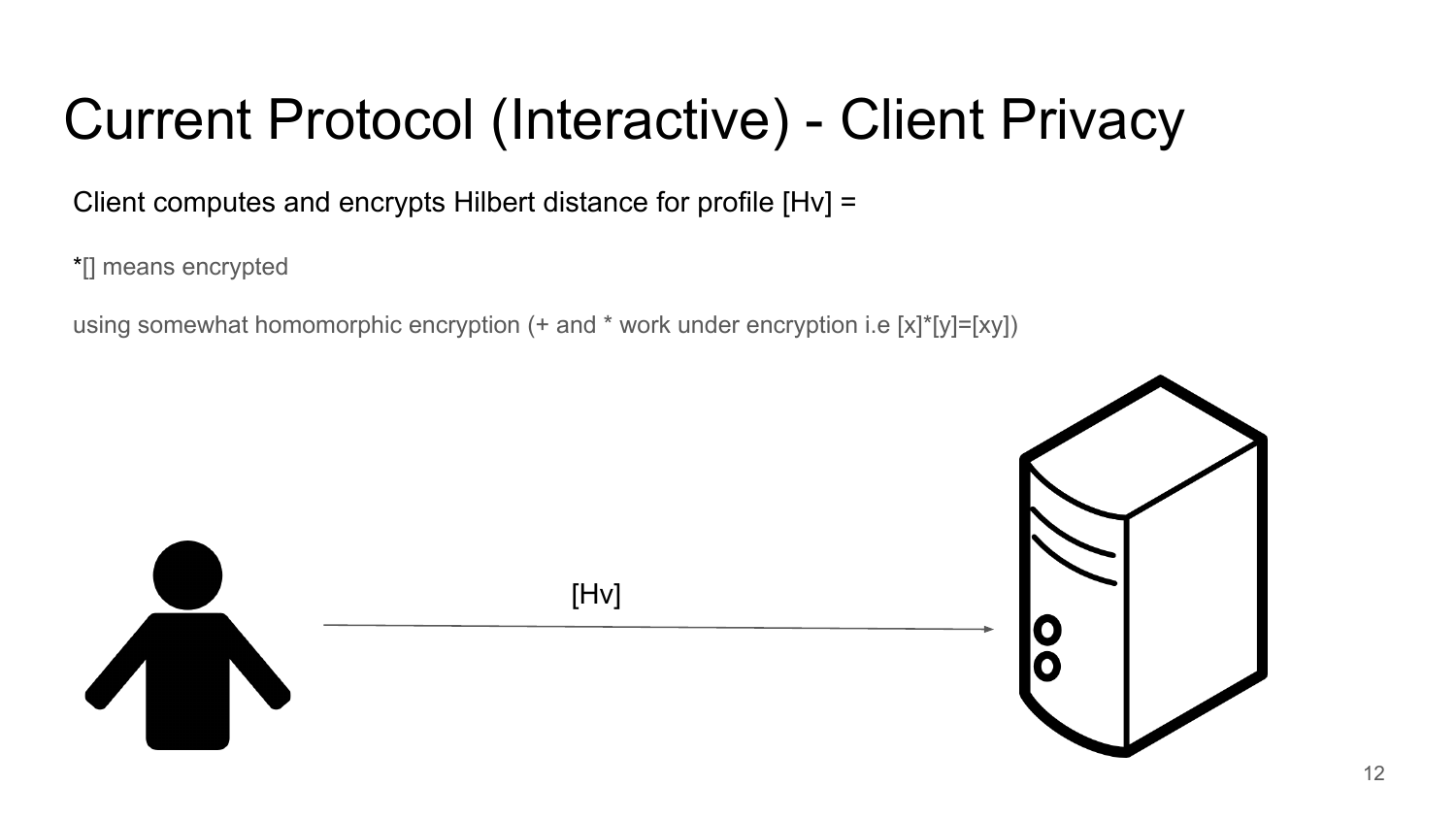Server uses line in layer 1 to get  $\left[{\mathsf L}_{{\mathsf 1}}\right]$  , the encrypted result

m[Hv]+b=[L<sub>1</sub>]

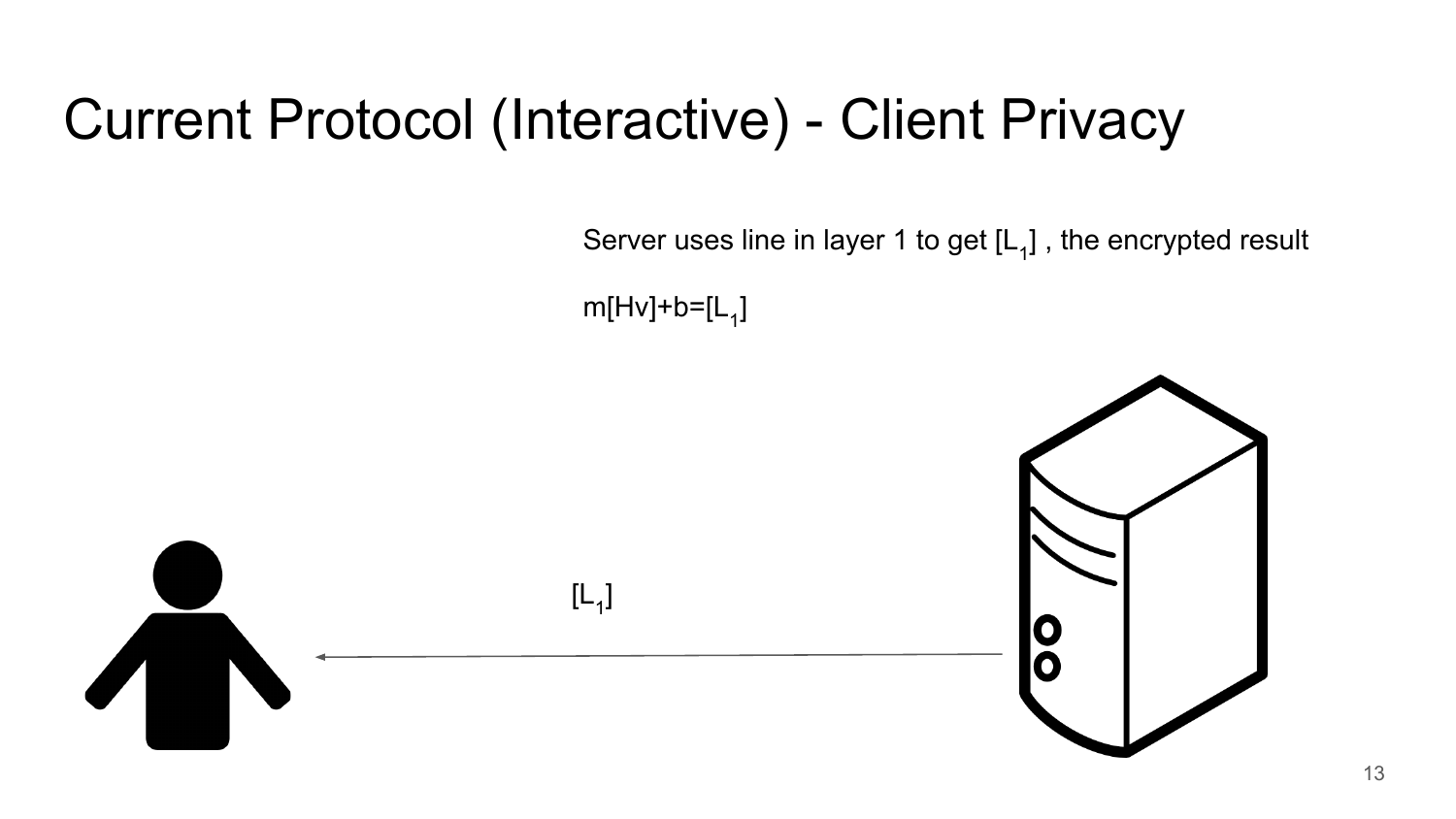Client decrypts [L<sub>1</sub>] to get L<sub>1</sub>, the index of the bin of layer 2

Finds vector  $[q] = ([0],...,[1]...[0])$ , array of  $[0]$ 's except for a [1] at index L<sub>1</sub>

\*all the [0] look different so the server can't tell which is the [1]



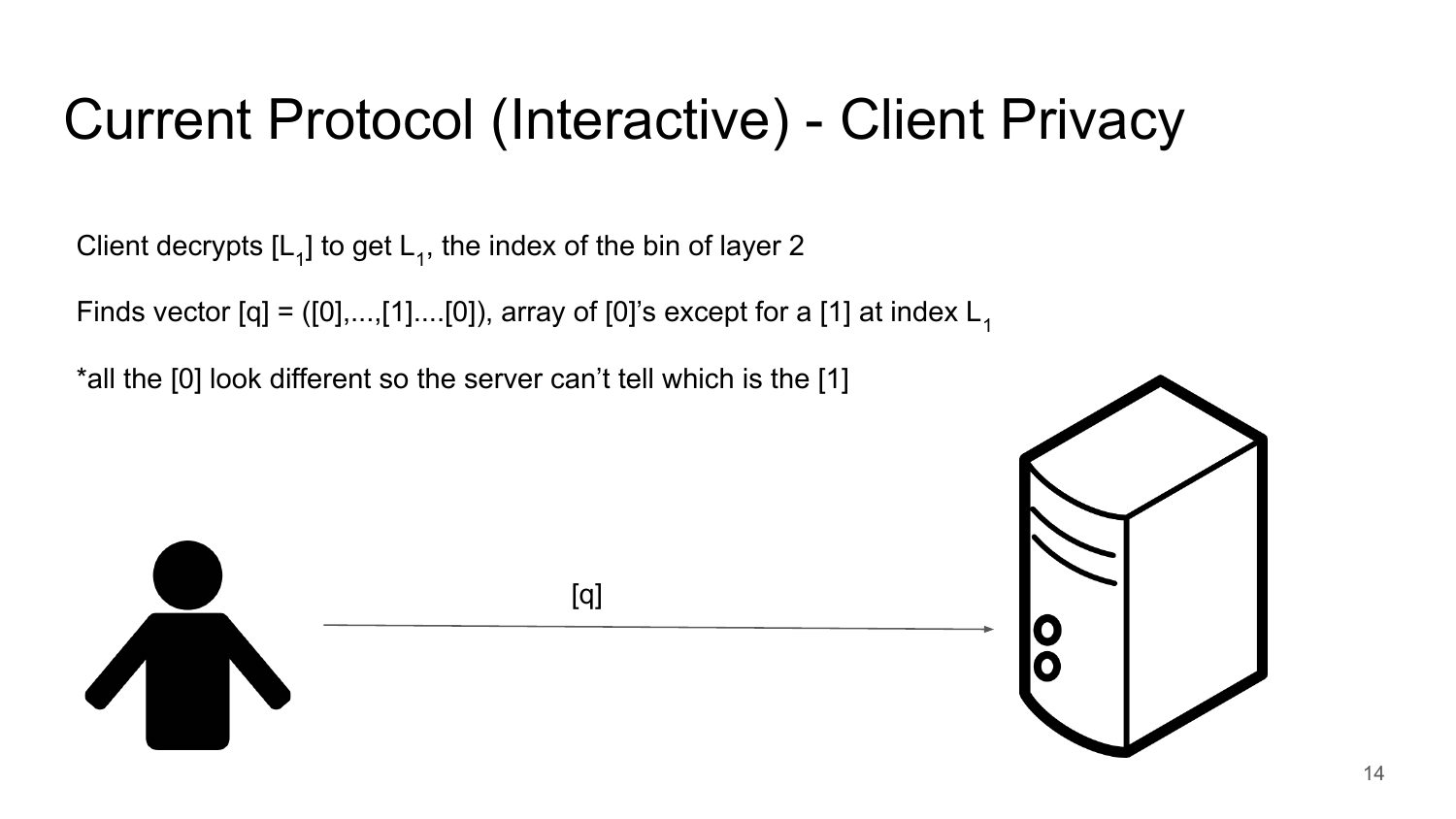$,w_1,...)$ 

 $,m_1,...)$ 

 $(b_1,...)$ 

 $[q'] = ([1], ..., [1]) - [q] = ([1], ..., [0], ..., [1])$ 

 $W =$  vector of x intercepts for next set of bins  $M$  = vector of slopes for next set of bins  $B$  = vector of y intercepts for next set of bins

\*lines for bins are represented as y=mx+b and mw+b=0

Server computes [s]=[q][Hv]+[q']W  $= ([w<sub>0</sub>] , [w<sub>1</sub>], ..., [w<sub>i-1</sub>], [Hv] , [w<sub>i+1</sub>],....)$ 

An array of the x intercepts except for [Hv] at  $L_1$ (location of the bin we want)



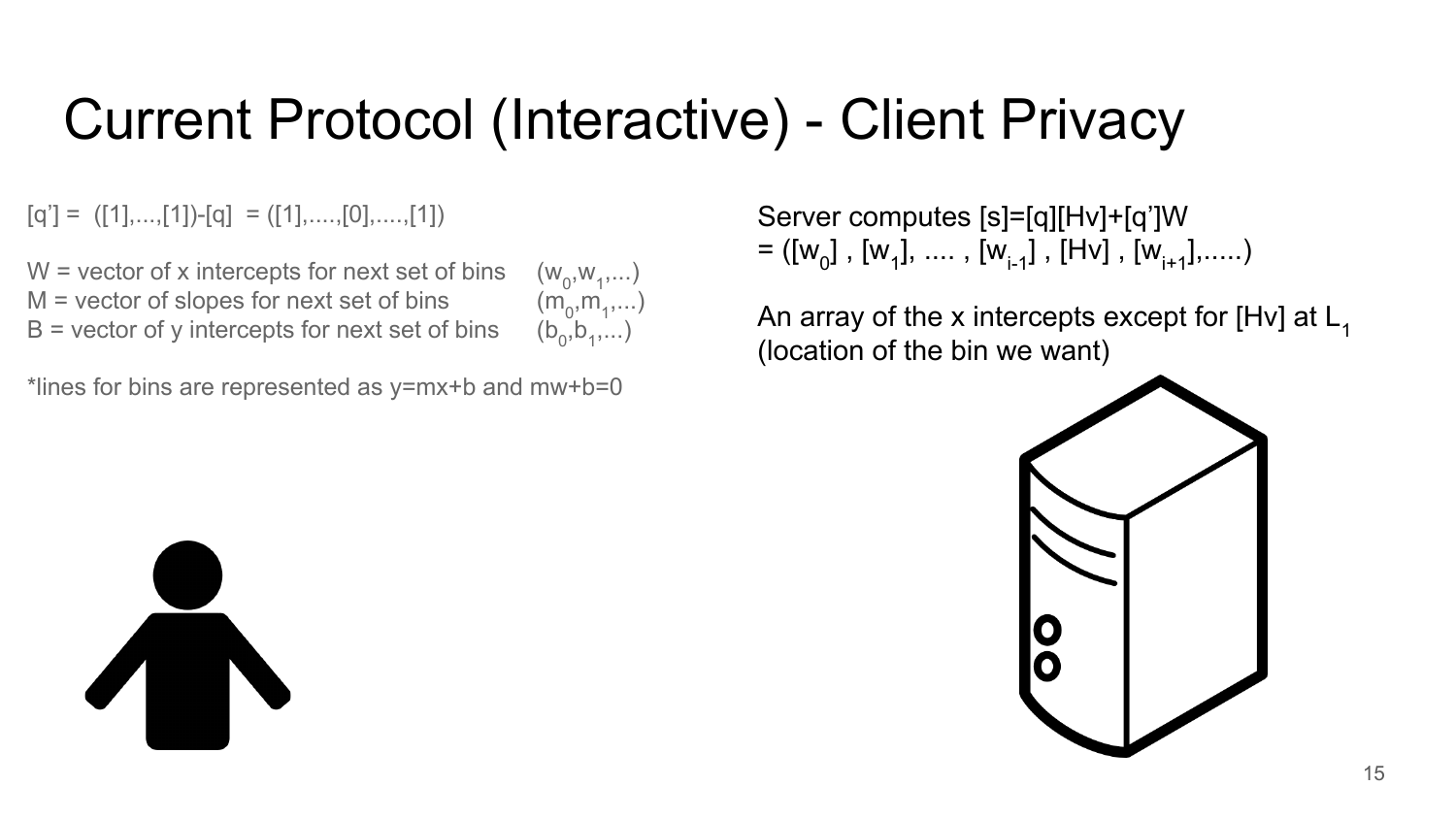

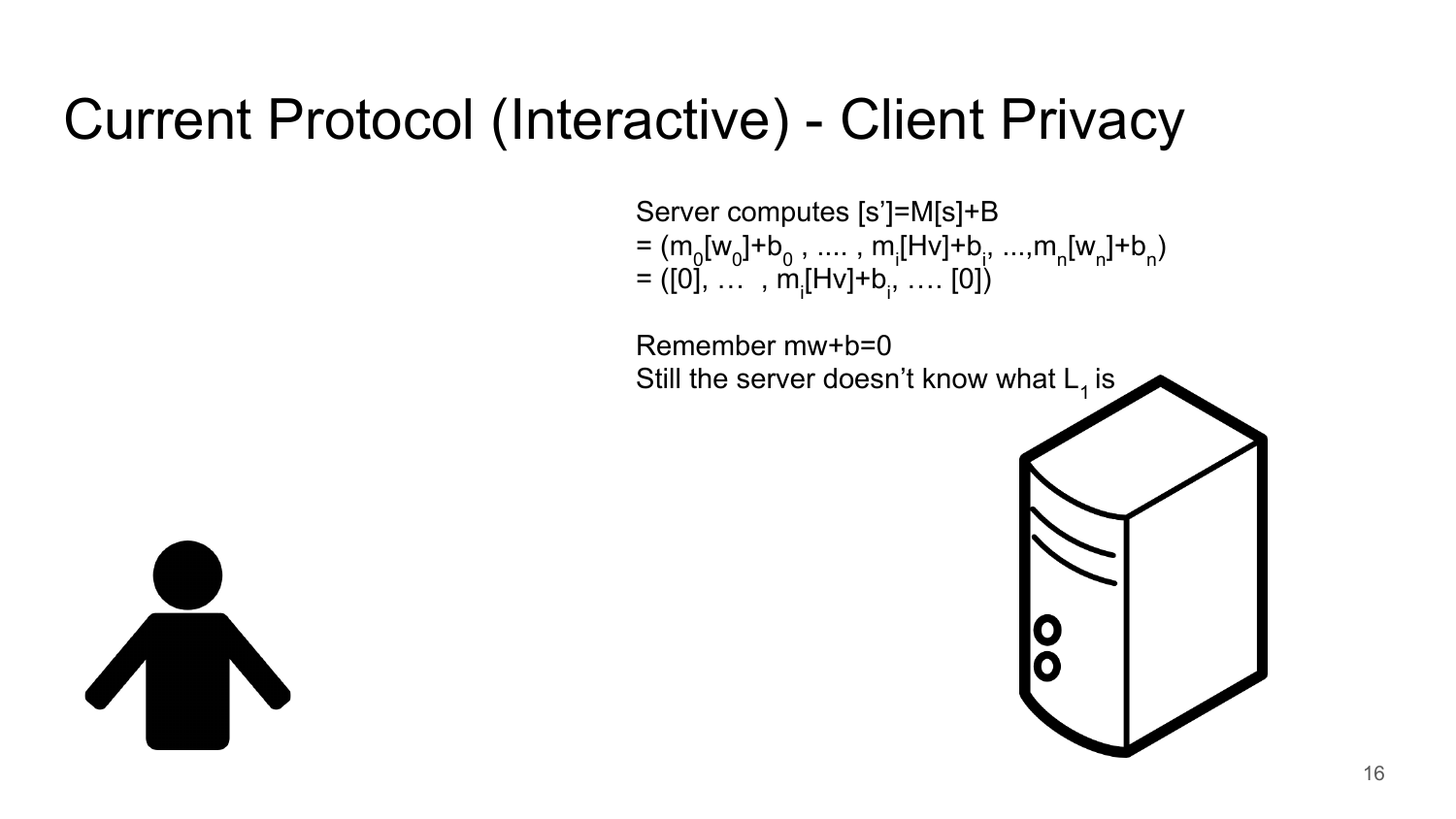Server computes [L<sub>2</sub>] = sum of [s'] =  $m$ <sub>i</sub>[Hv]+b

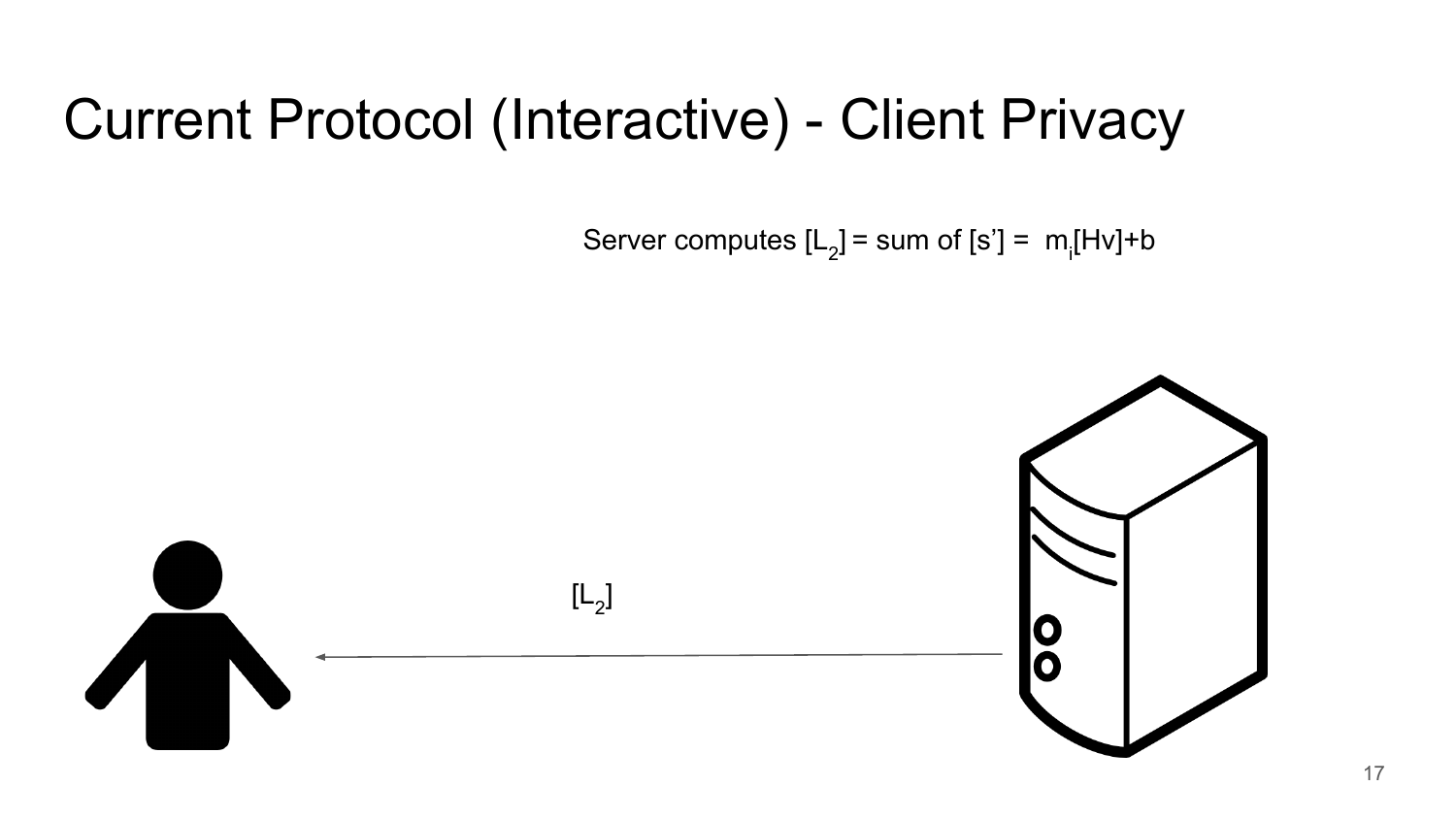- Process is repeated until all layers in the model are processed (the last layer gives the final approximate index)
	- $\circ$  In the second layer, L<sub>2</sub> is used instead of L<sub>1</sub>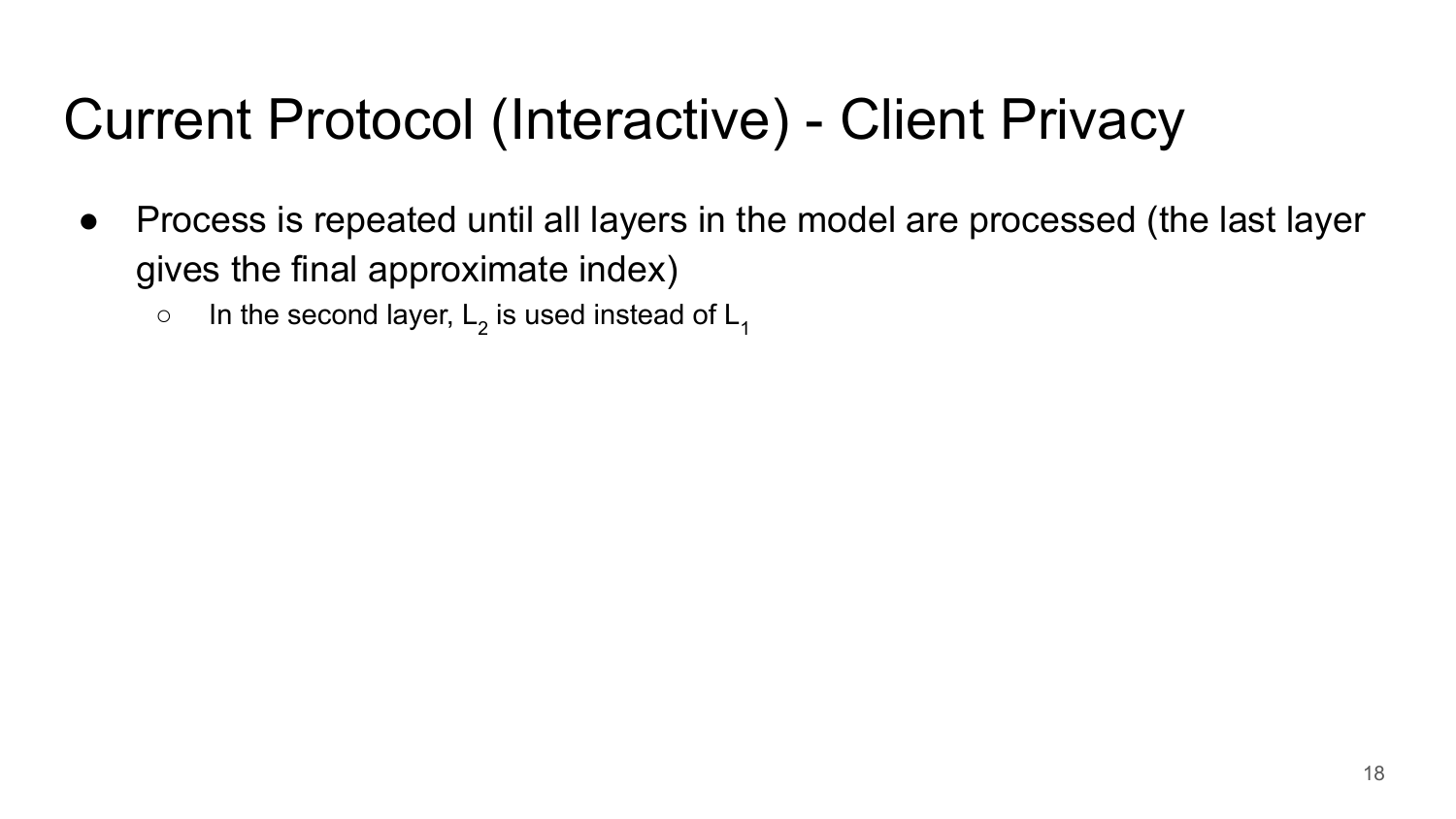# Imminent Work (Adding Server Privacy)

• Server adds random number  $r$  to every L value  $(L_1, L_2, ...)$ ○ The Client doesn't know the actual index of the bins or the final index

● When the Server receives <...>, it rotates the values by *r*

Example:

 $L_1=1$ 

#### $r = 1$

Client get  $L_1 + r = 2$  and sends:  $\leq [0], [0], [1]...$ 

Server rotates the values left by 1:  $\leq$  [0], [1], [0]...>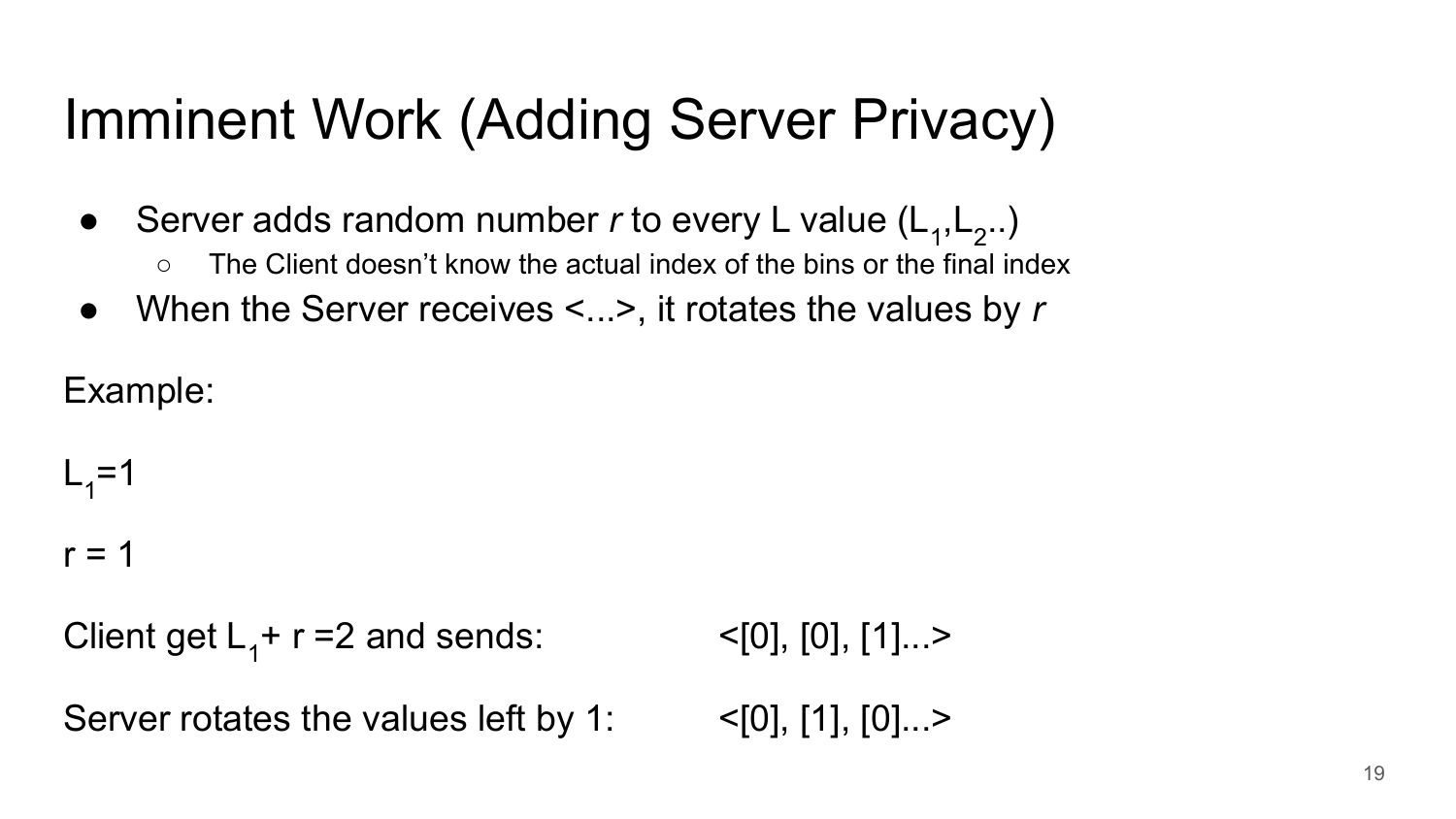#### Future work

- Avoid making the Client compute the feature vector
	- the feature vector is also something that the Server often spends time making
	- we don't know what features in songs spotify uses to determine similarity
- Decreasing bandwidth
	- the size of [q] can be big since it is equal to the number of bins in each layer, however in practice it's usually around 10 which is not so bad
- A problem to look into only finds the index on a sorted array quickly, finding the k nearest neighbors requires PIR (Private Information Retrieval) - a really slow process for large databases (grows in speed proportionally to the size of the database)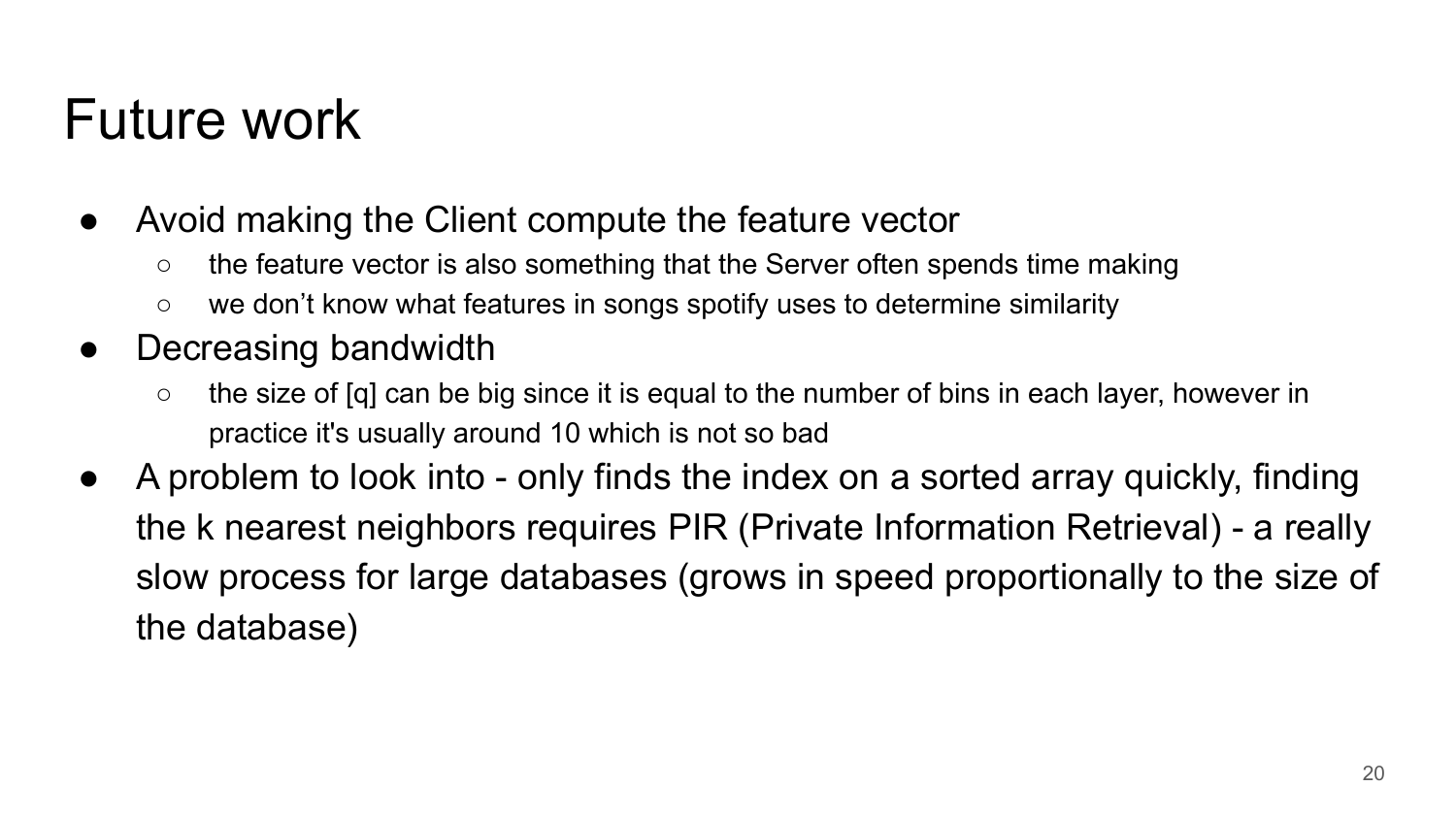#### Other Uses

● Even though similarity search may still be slow overall, privately querying indices of sorted arrays can be used for other things such as range queries